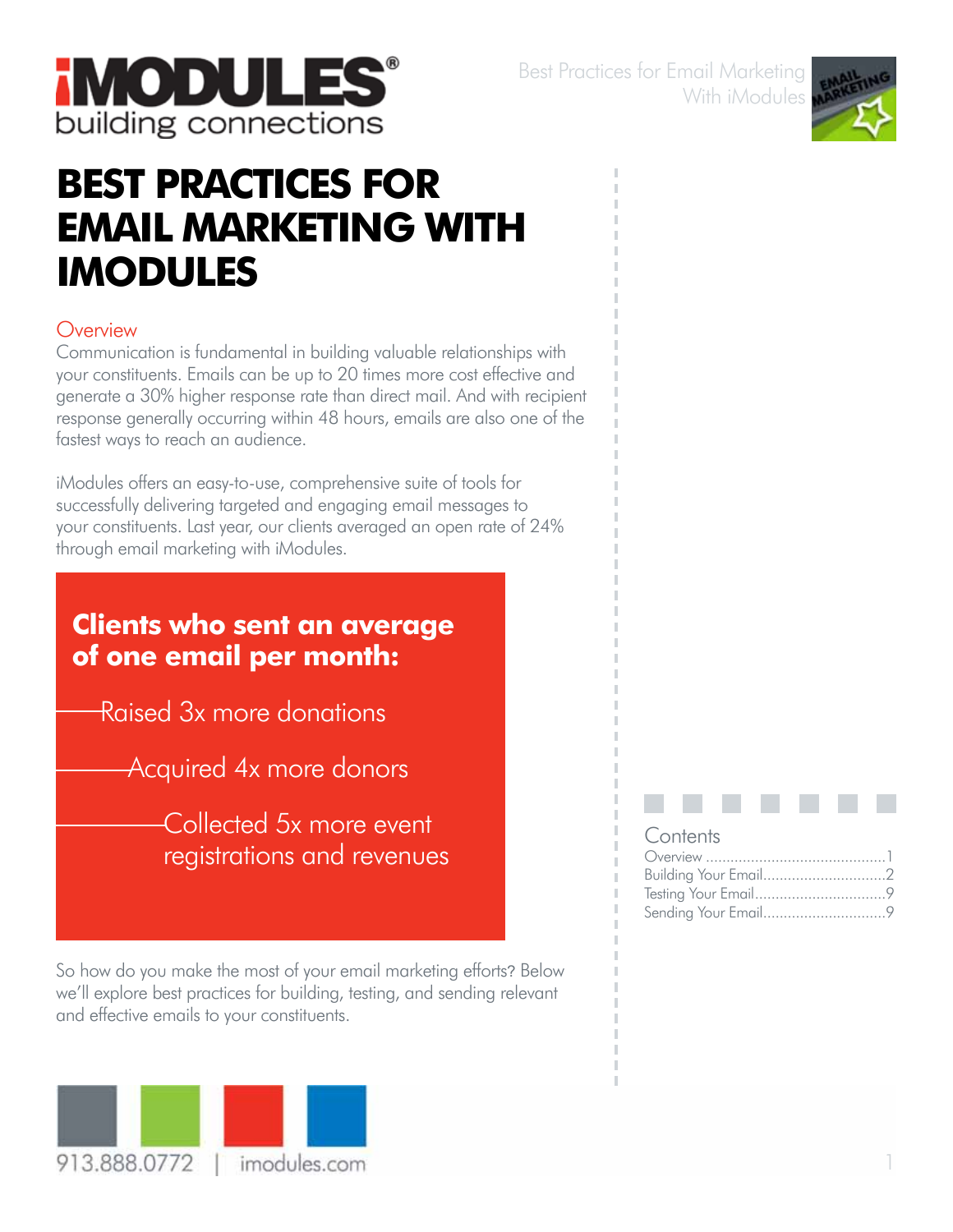



# **iMODULE!** building connections

## Building Your Email

Implementing the following best practices as you work through the steps to build your email with iModules can help ensure a successful campaign:

- 1. Be familiar with legal requirements. There are several important items that must be included in each email your organization sends in order to meet legal requirements, as defined by the CAN-SPAM Act of 2003. To comply with this Act, your iModules email footers are pre-populated with your valid physical postal address and an opt-out method for your constituents. Your subject line is pre-populated with your website name. Additionally, iModules works with the leading ISPs to ensure that your emails are white listed and are not treated as spam.
- 2. Utilize email categories. The iModules email marketing tools let you create specific categories for different types of emails your organization sends. When building an email, specify in which category that email belongs. This allows your constituents to unsubscribe only from that specific category of emails, should they click on the opt-out link in your email footer. Not only will this reduce the amount of people who universally opt-out from receiving all communication from your organization, but it also helps build more relevant relationships and constituent satisfaction.

| <b>Email Builder @</b>      |                           |                                                               |  |
|-----------------------------|---------------------------|---------------------------------------------------------------|--|
| <b>Email Checklist</b>      | Email Name:   iModules    |                                                               |  |
| $\Rightarrow$ Email Details | <b>Email Description:</b> |                                                               |  |
| Choose Template             |                           |                                                               |  |
| <b>Build Content</b>        |                           |                                                               |  |
| Choose Recipients           |                           | From Name:   iModules Software                                |  |
| Send Preview                | From Email:               | info@imodules.com                                             |  |
| Schedule Email              |                           | Reply To: info@imodules.com                                   |  |
| Release Email               | Subject:                  | [iModules Software] TBD                                       |  |
|                             |                           | Email Footer: Email Marketing Emails $\rightarrow$ $\uparrow$ |  |
|                             |                           | Email Category: General Information                           |  |

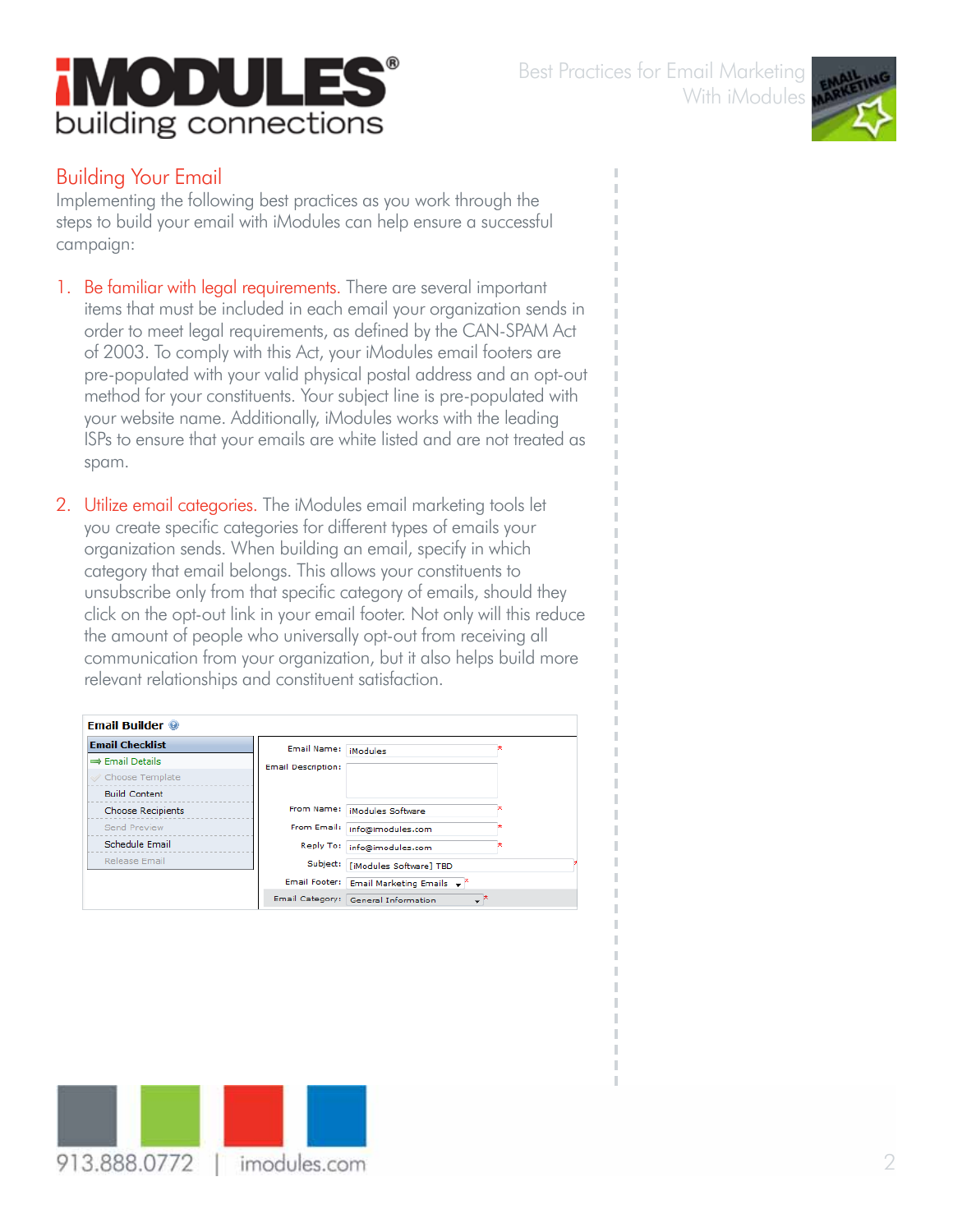# **iMODULE** building connections



#### 3. Pay attention to your subject line. Writing an effective subject line is essential for making your email stand out in an inbox full of promotional and unsolicited emails. Displaying a consistent, recognizable piece of information will help recipients know that the email is from you. Your subject line is pre-populated with your website name in brackets; this area is editable, but studies have shown that emails with the best open rates have the sending organization's name in the subject line. So what goes after the brackets? Try these tips:

- $\rightarrow$  Avoid sounding like spam. Don't use all capital letters, exclamation points, dollar signs, or splashy promotional phrases.
- $\rightarrow$  Keep it short, but make your point. The general rule is to keep your subject line under 50 characters in length to avoid being cut off by your recipient's email client. The most effective length is between 20-40 characters. But clarity is the most important factor; a short subject line means nothing if it doesn't make sense.
- $\rightarrow$  Appeal to emotions, needs, and curiosity. Studies show that recipients open emails based on the "Five I" theory: importance, intrigue, involvement, investment, and interest.
- $\rightarrow$  Make it personal. Try segmenting your audience and tailoring the subject line for each different segment, even if you aren't creating different versions of the email content. A recipient is more likely to open an email with a personally relevant subject line.
- $\rightarrow$  Write it as you go. As you're planning and drafting the content of the email, write down ideas for subject lines, too. It saves the time, stress, and brainpower of trying to develop a subject line to suit a completely finished email.
- $\rightarrow$  Test, test, test. Subject lines are one of the easiest components of your email marketing campaign to test. Split your recipient list in half, thirds, or even quarters and send each group the same email but with different subject lines. Then track and analyze which words or phrases claimed the highest open rates and use that information for future campaigns.



**Keep your subject line under 50 characters in length**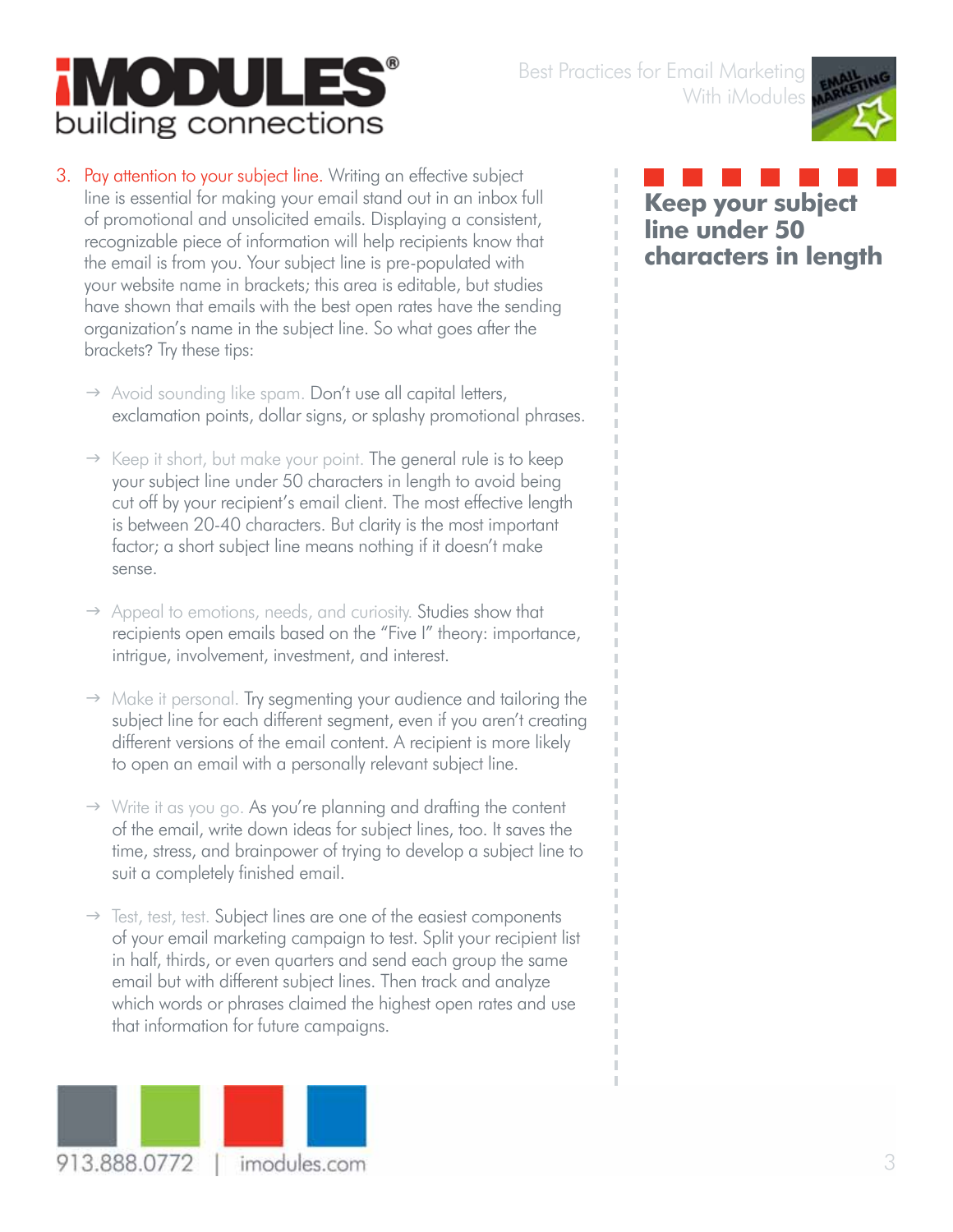

- 4. Use familiar "From" information. Presenting a "From" name and email address that represents your organization or that is familiar to your audience will help increase open rates.
- 5. Reinforce your brand. The following suggestions can help create brand recognition to increase open rates, boost readership, and strengthen future relationships:
	- $\rightarrow$  Choose a color scheme and font to complement and represent your organization's brand consistently throughout your email marketing efforts.
	- $\rightarrow$  Always place your logo in a prominent location, such as the top left or right corner.

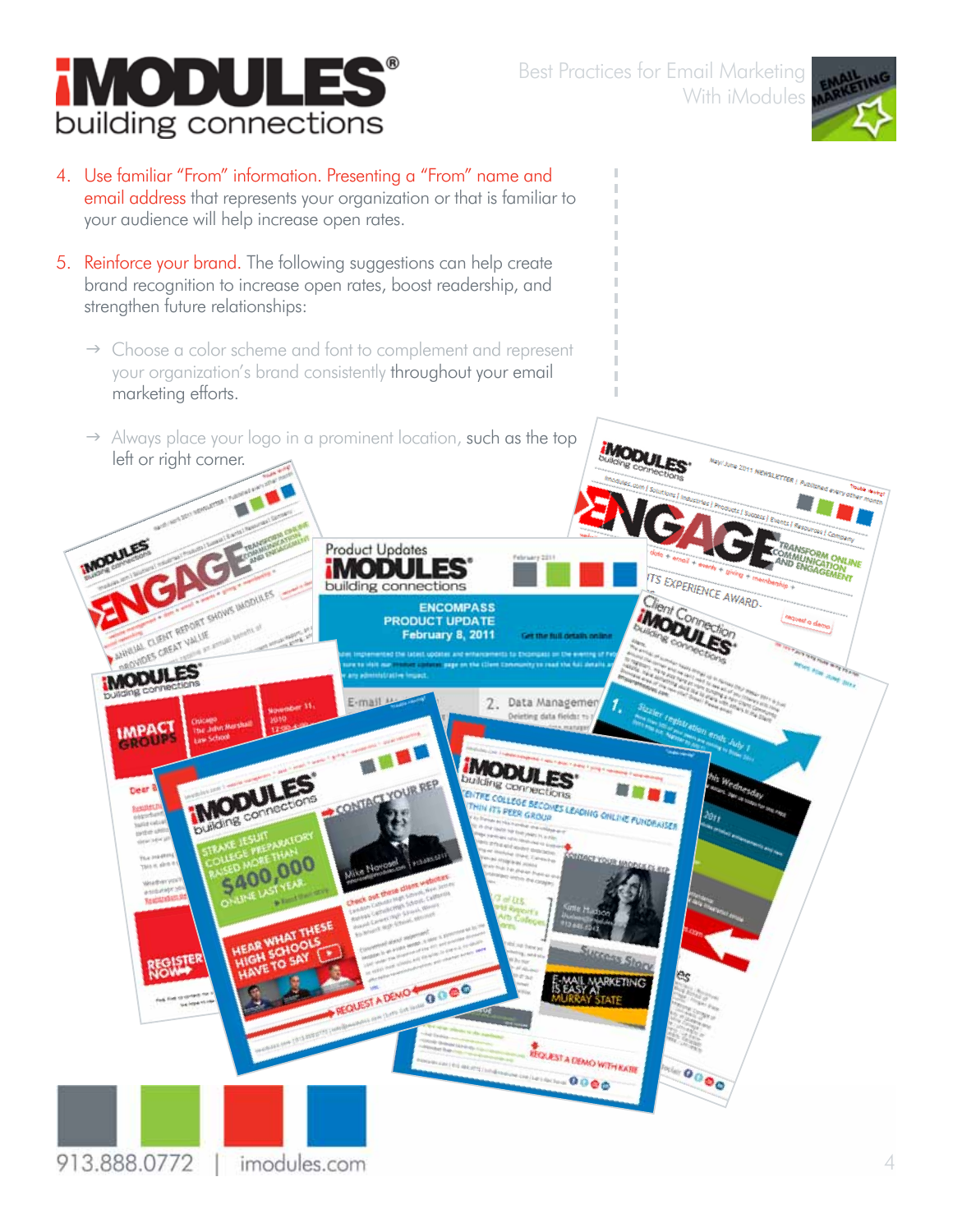



- $\rightarrow$  Make sure your organization's name is clearly identified in the "From" address.
- $\rightarrow$  Try something new. Reusable layouts and templates are a convenient, standard feature within email marketing through iModules, but don't forget to try something new once in awhile. Just as you should periodically update the look of your website, you should also refresh your email designs to boost reader interest.

# **Pre-Made Templates**

You can leverage a handful of design templates already created and available in Encompass.



# **Professional Services**

developed these custom templates for the New Mexico State University Alumni Association. Learn more about Professional Services at imodules.com/professionalservices.



The iModules Marketing Team created these templates in-house. using a combination of Photoshop®, Dreamweaver®, and Encompass®.



Happy Graduation Anniversary!

 $1 - 4$ 

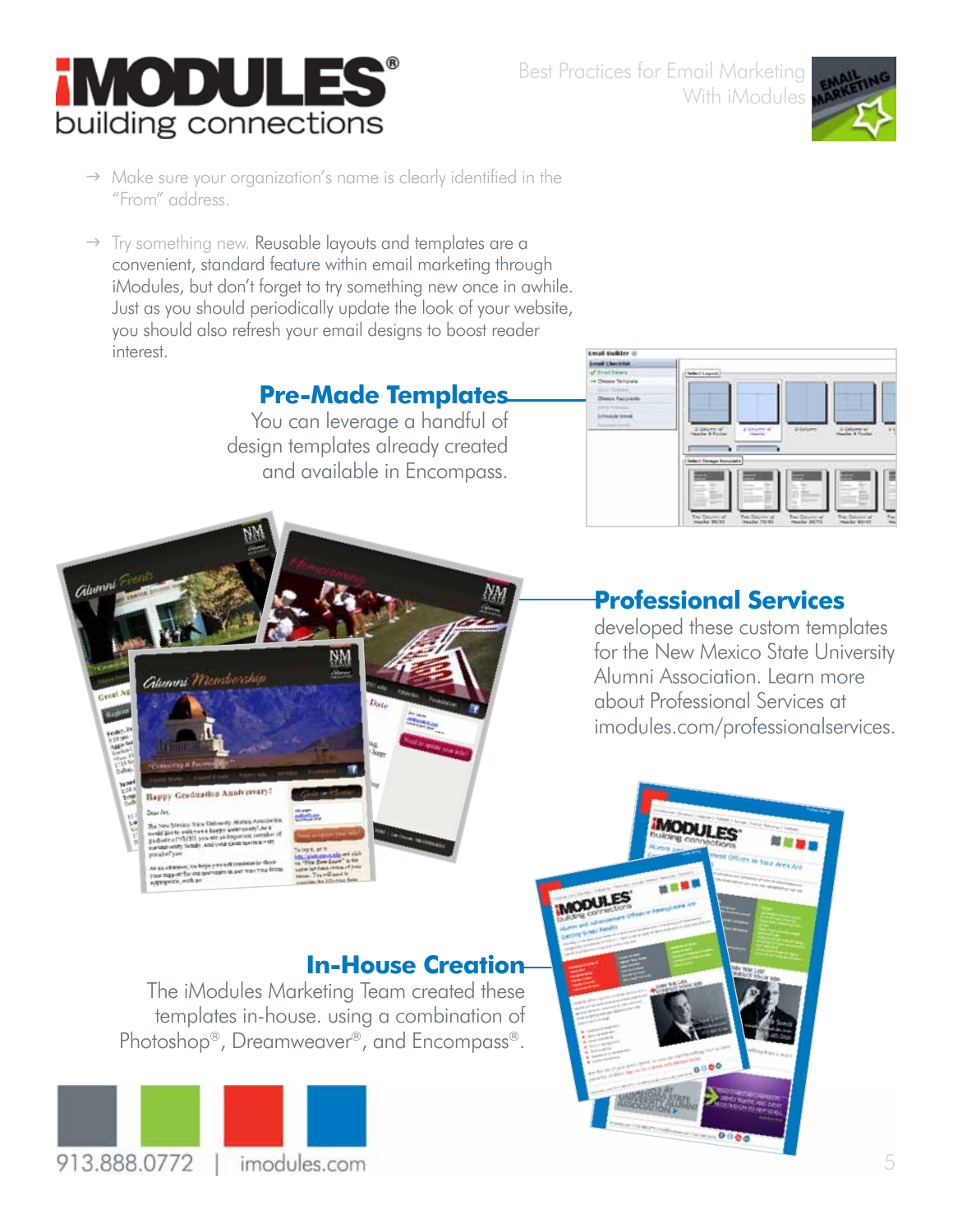# **iMODULES®** building connections



- 6. Use graphics for visual interest only. Images can grab the reader's attention and add interest to your email. But many email client software programs block images by default, and more people are viewing emails on text-only mobile devices. To ensure email readability is not dependent on image rendering, it's important to follow some basic guidelines when building your email:
	- $\rightarrow$  Make sure your email text-only content makes sense without supporting images. In other words, will email recipients understand your message even if the images do not display?
	- $\rightarrow$  Do not rely on images for important content such as calls-toaction or hyperlinks.
	- $\rightarrow$  Use text (not images) for your welcome message or personal salutation.
	- $\rightarrow$  Place your most important content in the upper left corner of your email and above the fold.
	- $\rightarrow$  Include a link to a web-based version of your email, and house the HTML in a content area on your website for online viewing.
	- $\rightarrow$  Use the Table Wizard to house your email content. Specify a table width so that various email clients do not present your email in different layouts and sizes.
	- $\rightarrow$  Use the Image Properties tool to specify alt text for each image, allowing text to display if the image does not render properly.
- 7. Deliver relevant content. Leverage your Encompass database to deliver the most relevant content to different audiences within one email. Using data roles to display individual pieces of content to specific groups of constituents in the same email allows you to communicate the most applicable information to each recipient without having to build multiple emails. Additionally, the query building tools let you pull specific recipient lists from your database for segmented and targeted communication; or, importing an offline list of email recipients lets you communicate with additional or new audiences. And all recipient lists can be saved in the system for future use.

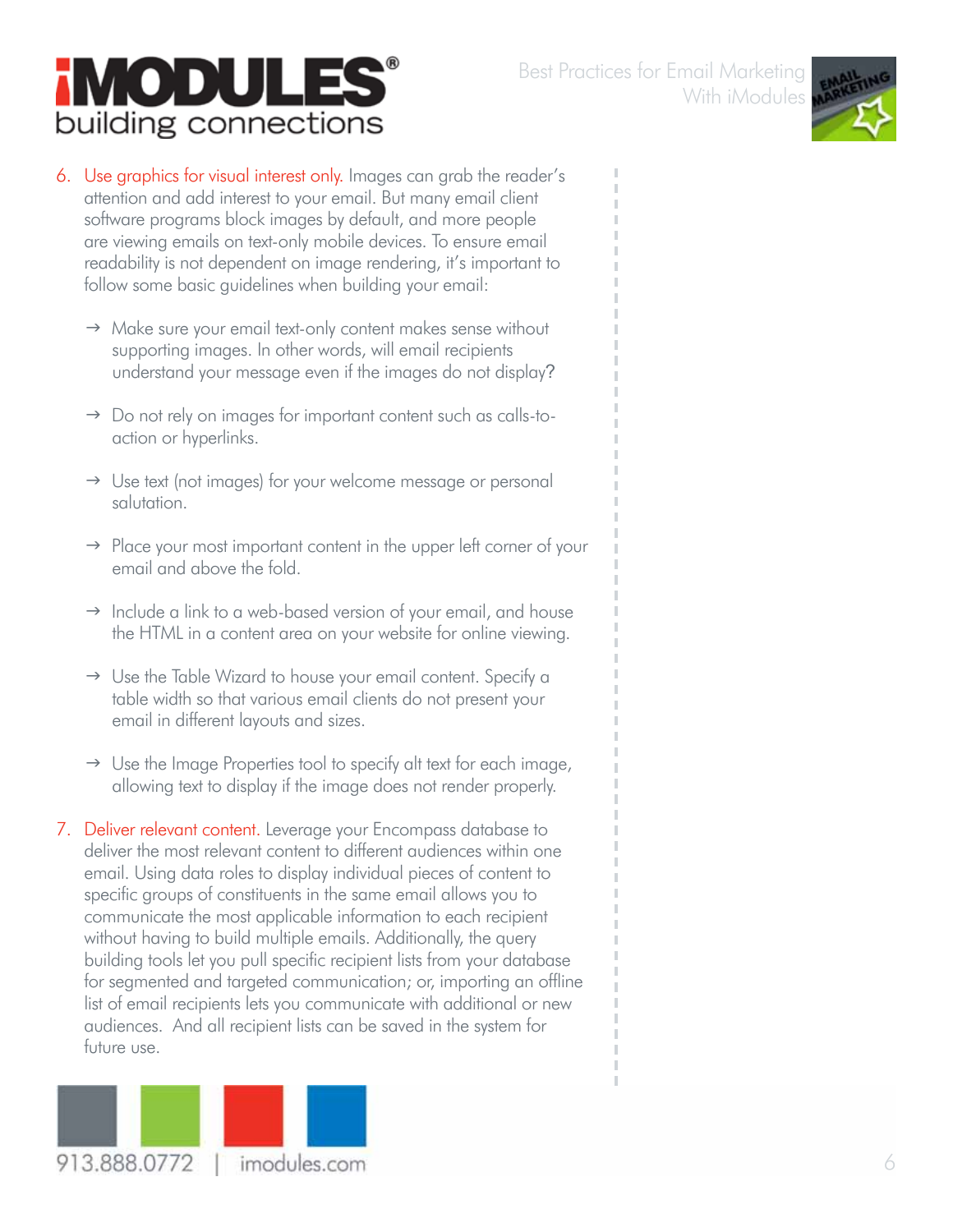# **iMODULE** building connections



8. Personalize your message. Use values from your Encompass database to personalize your message and increase connections. These values (Tokens) let you address email recipients by first name, nickname, or other personal information and speak directly to each constituent. Using Tokens to automatically display the email recipient's contact information – such as email address or home address – gives you the opportunity to ask for updated Profile information (be sure to also provide a website link for easy Profile access).

9. Reuse content. Save administrative time and provide up-to-date information when you reuse content from you website in your emails. The email marketing tool provides a simple "drag and drop" system to let you easily populate your email with current website information such as news and events without having to manually recreate content. Try setting the content to display as a summary or headline only, rather than showing the entire news article or event. This not only visually shortens your email but also encourages your constituents to click through and engage with your website.

| <b>Custom Content</b> |                                           |  |  |  |
|-----------------------|-------------------------------------------|--|--|--|
|                       | Token List: Click here to select tokens   |  |  |  |
|                       | 86.69 X & 68.69 G 9 P                     |  |  |  |
|                       | B Z 四 国 喜 理 重 指 狂 建 建                     |  |  |  |
|                       | Size   A + & +   Custom Links   Paragraph |  |  |  |
|                       |                                           |  |  |  |



# **Reuse content from your website.**

Add class notes, classifieds, job postings, campaigns, events, news, and more to your emails with this simple "drag and drop" feature.



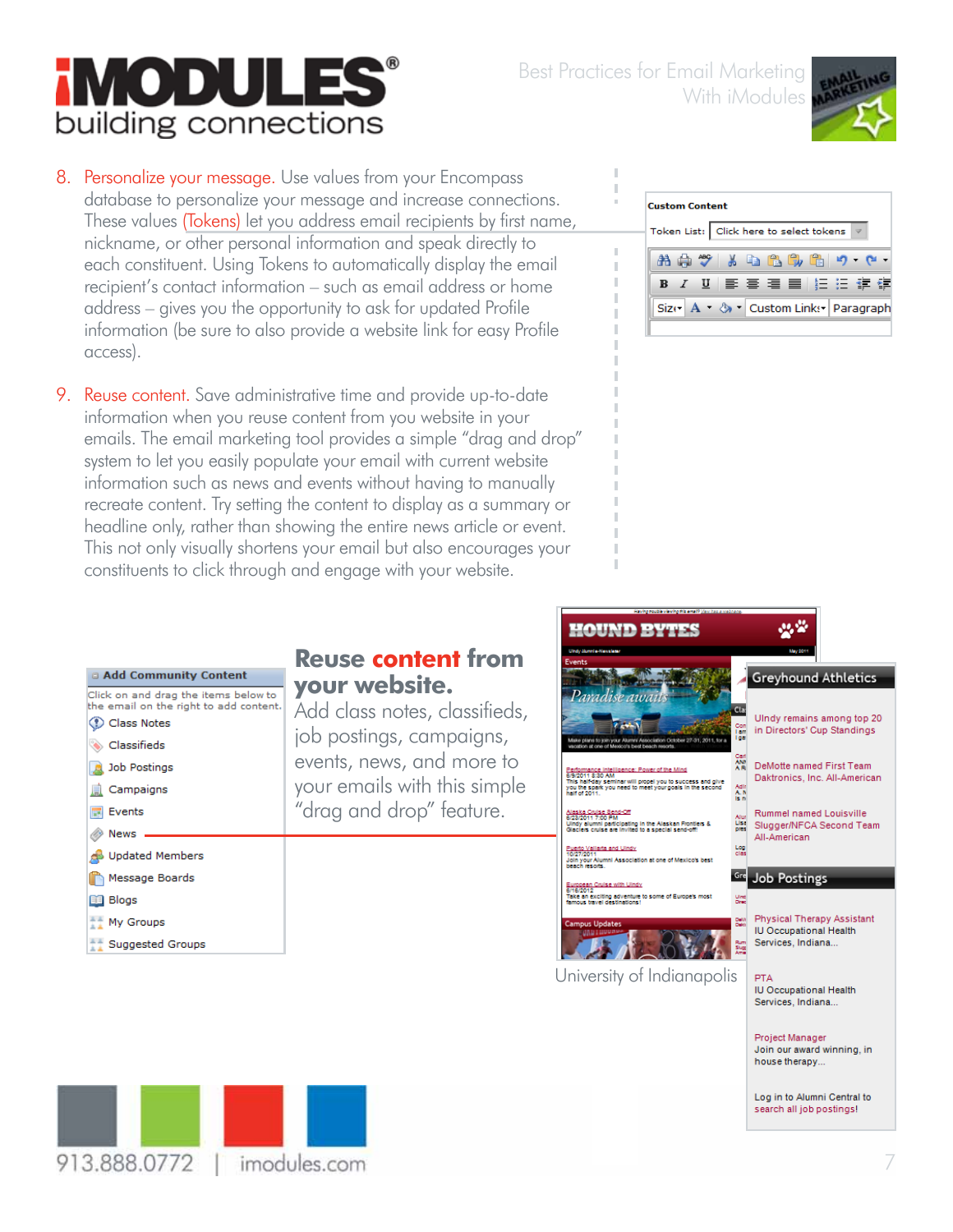8

#### 10. Include links. Promoting a specific call-to-action will help you measure the success of an email campaign. The Hyperlink Manager tool allows you to include text and image links in your email. Linking readers to specific areas of your website will not only help promote a campaign (event registration or online giving, for example) but will also increase site traffic and allow for member reporting and tracking.

**iMODULE** 

**Email Builder** @

building connections

11. Customize your email footer. The email marketing tool lets you choose from different custom versions of footers to display in your email. This allows you to represent various organizations with one email tool and provide applicable contact information, links, or other information based on email type and content.

#### **Email Checklist** Email Name: iModules ⇒ Email Details **Email Description:** Choose Template **Build Content** From Name: iModules Software Choose Recipients Send Preview From Email: info@imodules.com Schedule Email Reply To: info@imodules.com Release Email Subject: [iModules Software] TBD Email Footer: Email Marketing Emails v Email Category: General Information ⊋\*

Contact iModules account management or Application Support to create additional email footers.

# 12.Use "Forward to a Friend." Let your constituents do some of the work for you! Adding the "Forward to a Friend" option in your emails

helps promote viral marketing.



913.888.0772





## **Instant Help**

With Application Support 913.685.5242 applicationsupport@imodules.com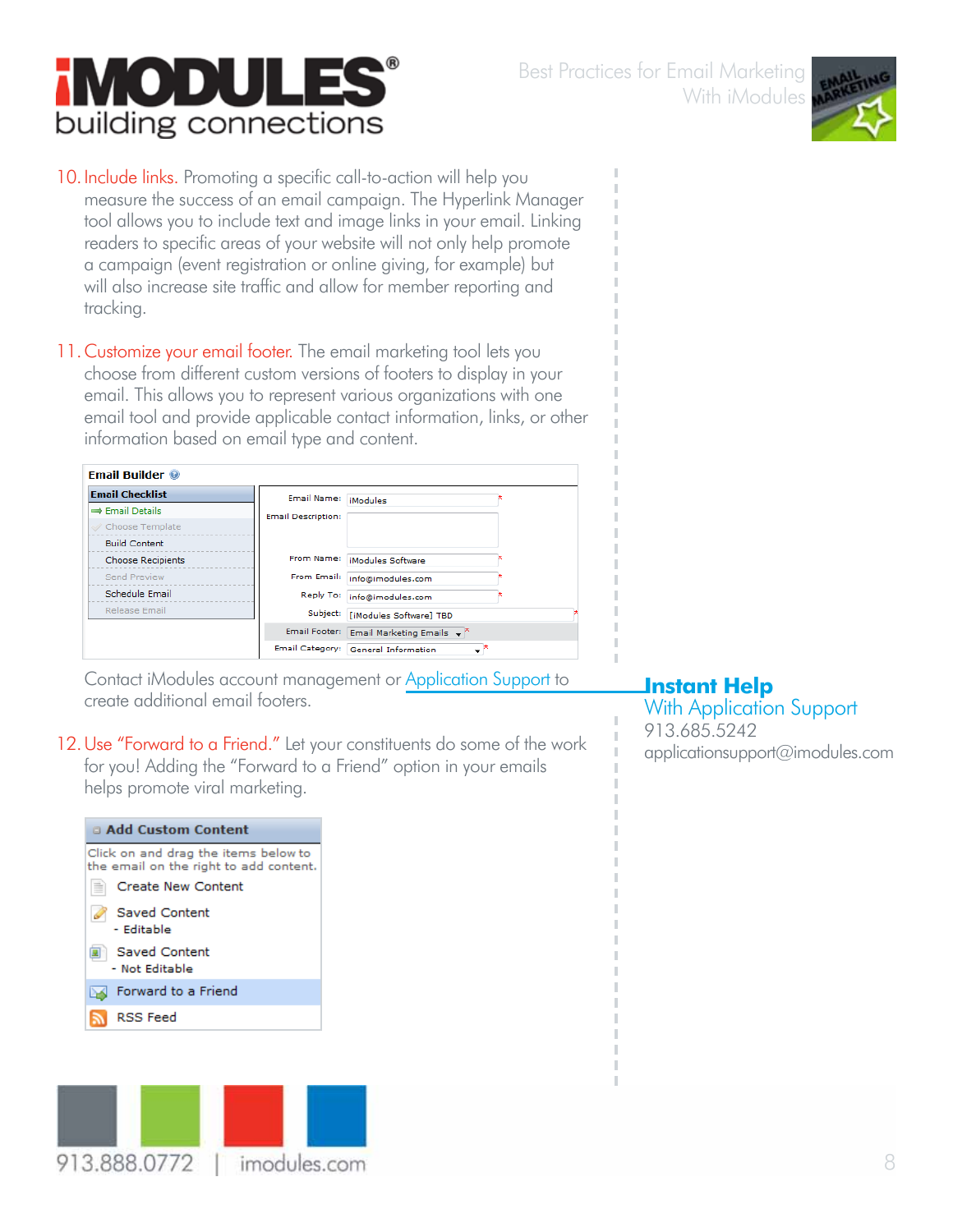



## Testing Your Email

Before sending your email, be sure to test its layout and design rendering in various email clients and web environments. The "Send a Test Email" tool lets you send a preview to as many different email addresses as you'd like (and they don't need to exist in your Encompass database); you could develop a network of office peers or select constituents to receive your preview emails. Below are some recommended test environments:

Web clients: Gmail, Hotmail, AOL, Yahoo

Desktop clients: (PC) Microsoft Outlook, Outlook Express, Windows (Mac) Apple Mail, Entourage

Web browsers: Internet Explorer, Firefox, Safari

Mobile devices: Android, Blackberry, iPhone

Don't wait until the last minute. Give yourself plenty of time to test and queue your email. If you're sending a time-sensitive message, you'll want to allow extra time for any delays that your constituents' email accounts may be experiencing (which is completely out of your control), as well as give your constituents ample opportunity to open and read your email before any actionable deadlines.

## Sending Your Email

Send the email when it's most relevant. Although there have been general studies on the most effective days and times to send emails, the best time to send an email most often depends on each specific message. Try putting yourself in your recipients' shoes and think about when you would like to receive the email you are sending. For example, if you're sending a simple reminder to registrants of a weekend event, Thursday or early Friday would be relevant and timely.

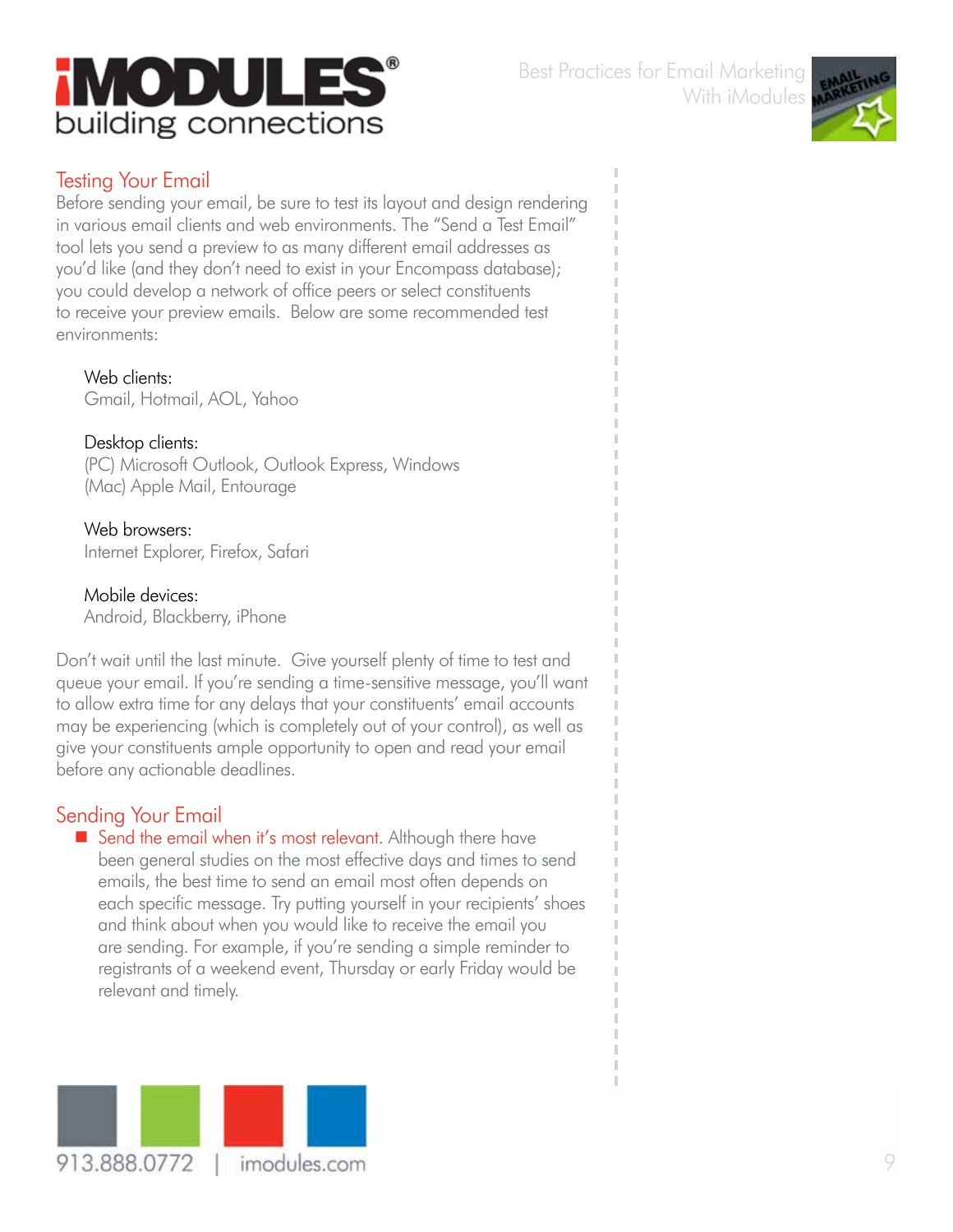т



Adjust the frequency of your emails as needed. Although some emails need (and should) only be sent once, some recurring emails – such as a monthly e-newsletter – can establish consistent contact, build relationships, and keep your constituents engaged with the community. You should also develop ongoing email campaigns around important marketing efforts such as events or annual appeals. Use your iModules Email Marketing tool to schedule recurring emails in advance; schedule reminder emails to arrive in your inbox and serve as a reminder before each recurring email is sent.

■ Take advantage of reporting. Gathering statistics from your emails allows you to better understand your constituents and improve future communication efforts. Every email sent through the iModules system generates standard reporting on key metrics such as open and click rates. This reporting is located in the Email Marketing Reporting area of your administrative tools. Click-through details and website actions are available through graphical, easy-to-read tracking and conversion reports. Reports can also easily be customized using "drag and drop" features built into the tool.



Learn more about Email Marketing Reporting in **Best Practices for Utilizing Your iModules Reporting Tools**

■ Manage email kickbacks. The Email Kickbacks area of your Administrative tools allows you to see all undeliverable email addresses in order to better manage your community data and the delivery of future emails. Because the system is tracking both hard kickbacks (fatal delivery errors) and soft kickbacks (non-fatal delivery errors), you are able to see why an email did not reach an intended recipient and whether or not their email address is still considered valid by the system. You can also reset invalid email addresses from this reporting area if needed, as well as pull an export for offline updating.